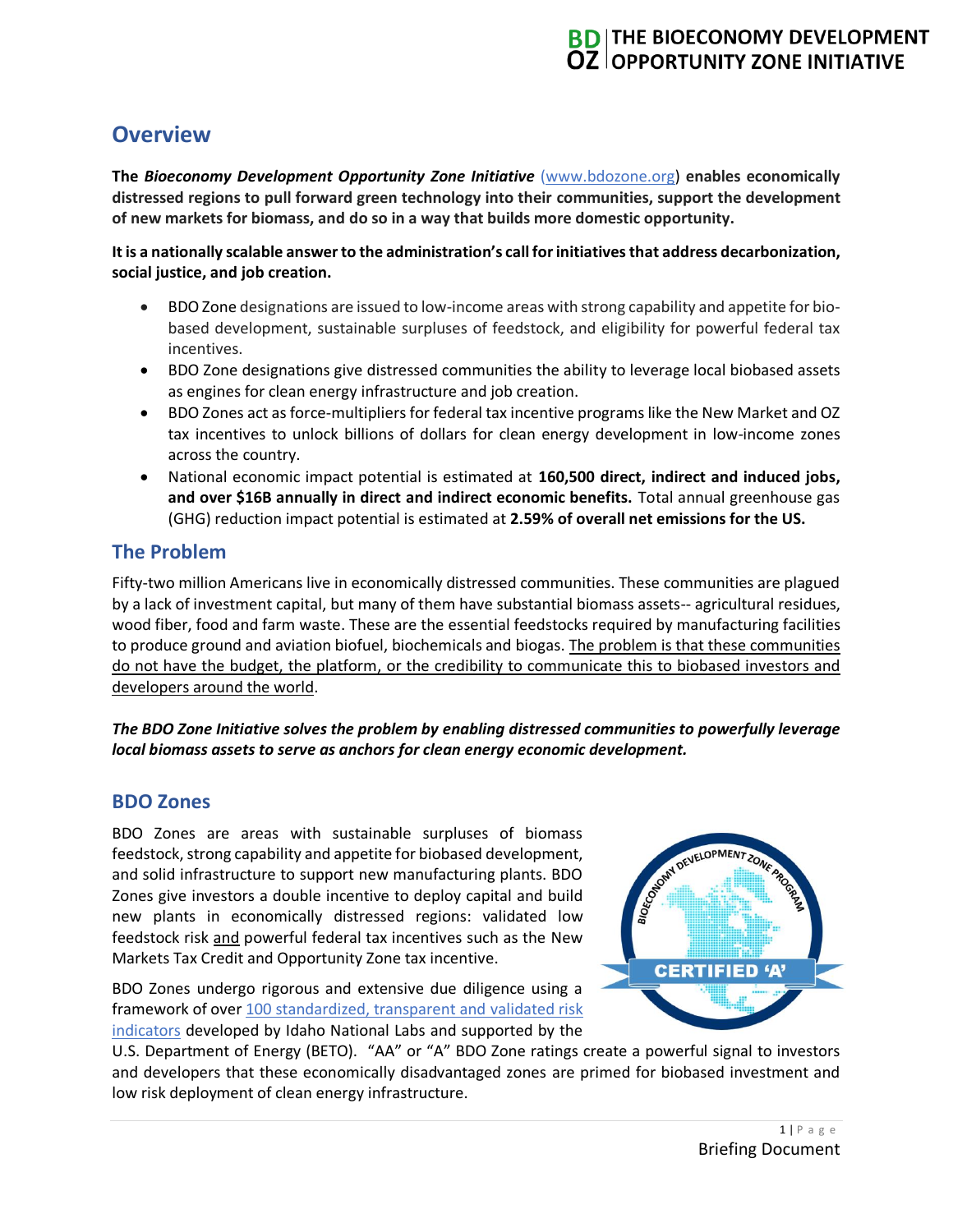# **BD** THE BIOECONOMY DEVELOPMENT **OZ OPPORTUNITY ZONE INITIATIVE**

The first BDO Zone designation for wheat straw was publicly issued in December, 2020, with the full risk rating report available [here.](https://bdozone.org/can/applicants-and-awards/) BDO Zone designations for Arlington, OR, Barnwell County, SC, Siloam Springs, AR, and Clarksville, AR are slated for issue throughout Q2 and Q3 2021. The "*1000 BDO Zones in 4 Years Plan*" will catalyze biobased investment and infrastructure development, strengthen energy independence, create jobs, and contribute to long term prosperity.

# **Force-multipliers for NMTC and OZ impact on biobased economic development**

The current impact of the New Markets Tax Credit (NMTC) and Opportunity Zone (OZ) tax incentive on investment specifically into ground and aviation biofuel, biochemicals and biogas manufacturing plants has been disappointing: almost none of the \$15B unlocked by the Opportunity Zone tax program to date has been used for biobased investment.

Because BDO Zones focus bio-based investors and project developers on economically distressed areas, they supercharge the ability of the New Markets and Opportunity Zone tax incentives to unlock billions of dollars into biobased economic development and to create renewable energy jobs across the country.

## **Powerful economic impact and GHG reduction**

The economic impact of a new bio-based plant can be transformative for a distressed community: every new sustainable aviation fuel (SAF) plant is expected to provide, on average, 321 jobs and \$29M per year to the local economy, as well as reduce  $CO<sub>2</sub>$  emissions by 300,000 metric tons per year (Commercial Aviation Alternative Fuels Initiative (CAAFI)).

National economic impact potential is estimated at **160,500 direct, indirect and induced jobs and over \$16B annually in direct and indirect economic benefits.** Total annual greenhouse gas (GHG) reduction impact potential of the BDO Zone Initiative is estimated at **2.59% of overall net emissions for the US. This is the equivalent of removing 32,608,695 cars from the road,11.8% of all passenger cars in the US.** 

#### **Governance**

The BDO Zone Initiative is collaborative project between the non-profit Alternative Fuels and Chemicals Coalition [\(AFCC\)](https://www.altfuelchem.org/), th[e ATIP Foundation,](http://atipfoundation.com/) the [Bioeconomy Recovery Task Force.](https://bdozone.org/us/support/) BDO Zone Initiative Chairman is Jordan Solomon of [Ecostrat.](https://ecostrat.com/standards/)

## **Recent Press**

#### **THE BDO ZONE INVESTMENT COALITION ANNOUNCES \$1 BILLION OF DEPLOYABLE CAPITAL FOR BIOBASED PROJECTS LOCATED IN BDO ZONES**

In April 2021, the BDO Zone Investment Coalition announced the mobilization of \$1BB of capital for deployment to biobased infrastructure and manufacturing plants located in Bioeconomy Development Opportunity Zones.

The [BDO Zone Investment Coalition](https://bdozone.org/us/support/) is a group of leading, independent biobased investors, capital markets, and associations that finance or promote the development of biobased projects that produce alternative ground and aviation fuels, renewable chemicals, bioenergy, and biogas.

See more press [here.](https://bdozone.org/us/news/)